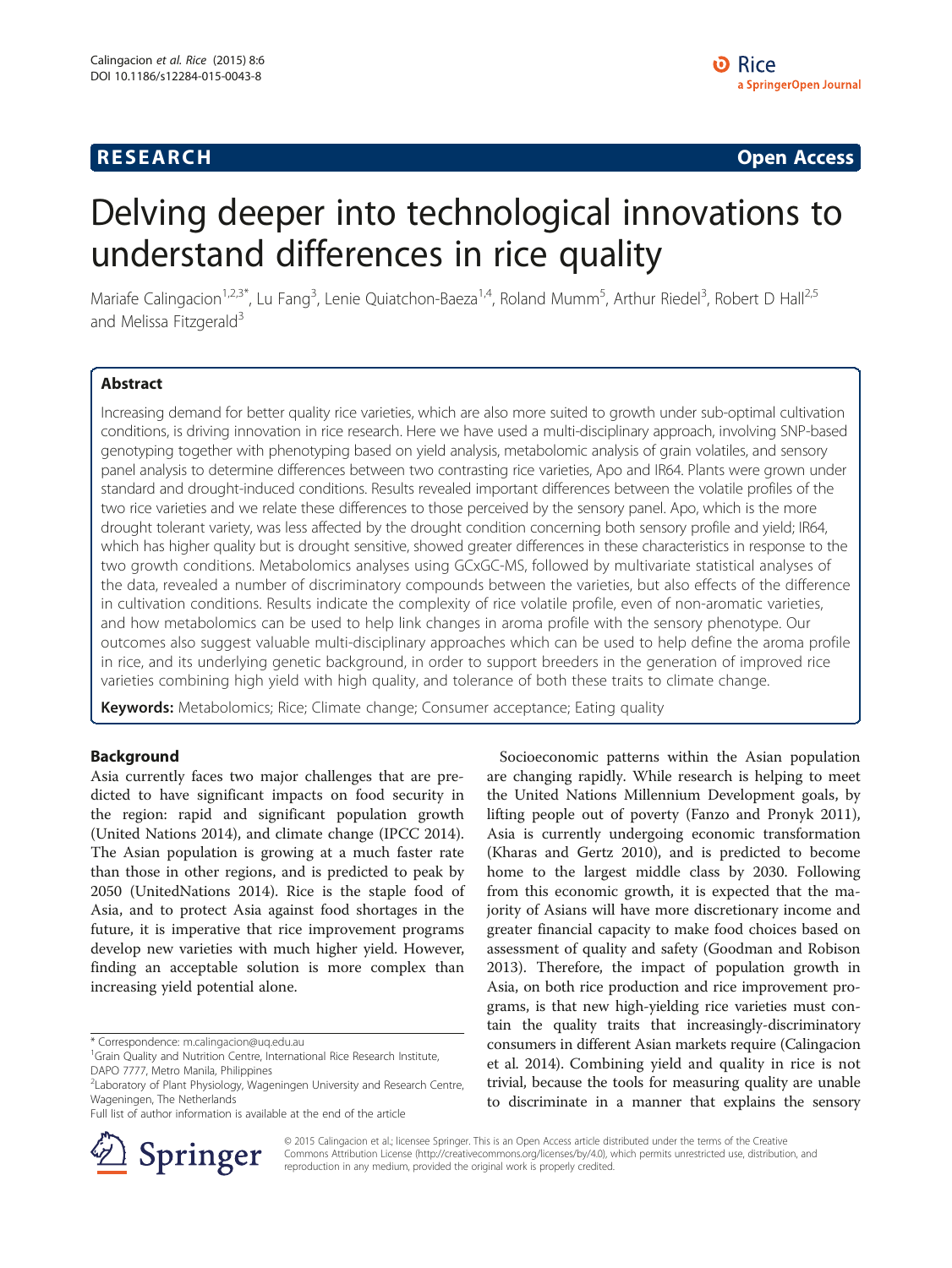experiences of aroma, taste, flavour and texture (Daygon and Fitzgerald [2013](#page-8-0); Fitzgerald et al. [2009\)](#page-8-0).

Further challenging the need for more and better rice, the effects of climate change are predicted to impact most strongly in the latitudes and longitudes of relevant Asia (IPCC [2014\)](#page-8-0). Climate change is predicted to lead to more drought events, higher temperatures (Peng et al. [2004](#page-9-0)), and more unpredictable weather patterns (Knutson and Tuleya [2004](#page-8-0); Trenberth [2005\)](#page-9-0). In anticipation of this dramatically changing environment, rice improvement programs now include breeding and selection for climateready varieties of rice (Zeigler and Barclay [2008](#page-9-0)). The breeding and domestication of rice has created variation among genotypes that enables cultivation in a number of less favourable environments, including salinity-affected coastal areas, water-scarce upland areas, and lowland monsoonal regions that are prone to inundation and flood (Mackill et al. [2012\)](#page-8-0). These adaptations demonstrate that the species houses genes that enable a high degree of plasticity, and thus permit productive growth in different environments (Wassmann et al. [2009\)](#page-9-0). Identifying the genetic basis of different stress tolerances, in order to introgress causal genes into elite varieties is a research priority. Recent examples of gains in managing the need for stresstolerant rices are uncovering (i) genes for submergence tolerance for rice grown in monsoonal regions (Xu et al. [2006\)](#page-9-0), and (ii) genes for drought tolerance for varieties grown in conditions of water scarcity or drought (Kumar et al. [2014](#page-8-0)).

New rice varieties with tolerance to abiotic stresses offer a clear yield advantage to farmers. However, this does not always translate into profit because, next to agronomic traits, a major driver of widespread uptake of a new variety is not farmer adoption, but consumer acceptance (Calingacion et al. [2014;](#page-8-0) Daygon and Fitzgerald [2013;](#page-8-0) Boualaphanh et al. [2011](#page-8-0); Champagne et al. [2010](#page-8-0); Fitzgerald et al. [2009](#page-8-0)). A clear example of this exists in the case of the two varieties Apo (also known as PSBRc 9) and IR64. Apo repeatedly gives good yield under drought conditions (Venuprasad et al. [2007\)](#page-9-0); it has been released in several drought-prone areas of Asia, but has not been widely adopted, because consumers consider it to have poor eating quality (Fitzgerald et al. [2009](#page-8-0); Champagne et al. [2010](#page-8-0)). IR64, on the other hand, is susceptible to many abiotic stresses, including drought (Venuprasad et al. [2007\)](#page-9-0), but regardless, it is widely accepted and has been grown annually on over a million hectares in major rice-producing countries since its release in 1985 (Fitzgerald et al. [2009\)](#page-8-0).

Apo and IR64 have been assessed in a paired comparison by a sensory evaluation panel, comprising another 11 similarly matched pairs of rice varieties, where both varieties in each pair had similar physico-chemical traits of quality, but differed in their consumer acceptance/popularity (Champagne et al. [2010\)](#page-8-0). The flavour of Apo rice was

found to be dominated by sewer/animal, astringent, and water-like metallic notes, whereas IR64 was predominantly characterised by sweet and corn notes (Champagne et al. [2010\)](#page-8-0). The compounds that individually, or in combination, are responsible for such flavours and aromas have not yet been identified. In order to assist rice improvement programs to develop varieties that meet consumer taste and flavour requirements as well as meeting the need for increased yield, newly developed phenotyping techniques such as metabolomics can be used to identify these compounds of taste and flavour in foods (Calingacion et al. [2012;](#page-8-0) Hall et al. [2008](#page-8-0)).

Our objectives here were to (i) confirm that flavour notes previously reported by Champagne et al. [\(2010\)](#page-8-0) for Apo and IR64 grains are reproducible, and are therefore robust characteristics of the two varieties; (ii) determine how water scarcity affects these flavour notes, because the cultivation of Apo germplasm was originally developed for water-scarce environments; and (iii) identify a panel of target compounds with low odour threshold that differ between Apo and IR64, and investigate their association with the phenotypic aromas previously reported. To assemble the most detailed picture of these two important rice varieties, and to see how key traits are influenced by water availability, we have used a highly multi-disciplinary approach involving phenotyping (metabolomics, taste panel sensory analysis, yield measurements) supported by advanced multivariate statistical analyses.

#### Results

#### Response to drought treatment

Drought significantly lowered yield for Apo and IR64 by 27% and 38%, respectively (effect of removing treatment from the model:  $X^2$ <sub>1</sub> = 20.855, p = <0.0001) (Figure [1A](#page-2-0)). There was a significant difference in overall yield between the two varieties (effect of removing variety from the model:  $X^2$ <sub>1</sub> = 6.5484, p = <0.0105). The mean yield of IR64 was lower than that of Apo, but it showed no statistically significant interaction between genotype and treatment, meaning that neither variety was significantly more affected by treatment than the other. Over the duration of the experiment, there was 3.5 mm average rainfall per day, with some rain falling during grainfilling (Figure [1B\)](#page-2-0), but the artificial drought imposed on the plots by draining at panicle initiation and just before flowering, was enough to significantly affect yield (Figure [1A](#page-2-0)).

#### Sensory evaluation

The sensory panel reproducibly detected aromas of sweet taste, corn and sweet aromatic flavours in the grains of IR64 from irrigated plots, and water-like metallic, astringent, sour silage, sewer animal and hay-like/musty aromas in Apo grains from irrigated plots (Table [1](#page-2-0)).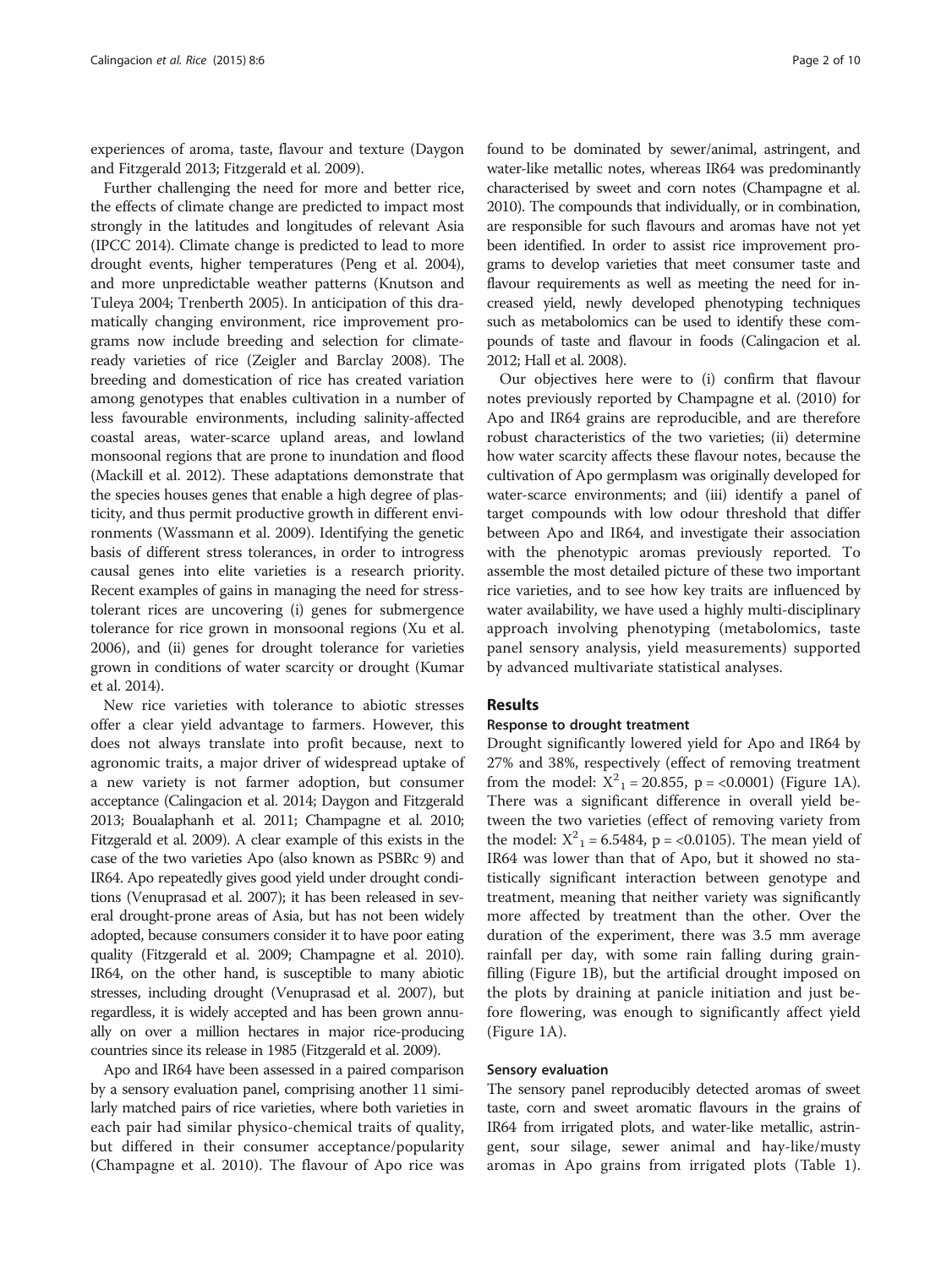<span id="page-2-0"></span>

When comparing the effects of drought within varieties, no difference in aroma was detected for grains of Apo (Table 1). For the two IR64 samples, the levels of corn and sweet aromatic aromas were similar in both treatments. However, higher levels of sweet taste and hay-like/musty were perceived in IR64 from the irrigated than the drought treatment. In addition, waterlike metallic, astringent and sour/silage aromas were detected in IR64 grains from the drought treatment.

## Analysis of headspace samples by GCxGC-TOFMS

We detected 187 volatile compounds in Apo and IR64 (Figure [2A\)](#page-3-0). Principal components analysis (PCA) extracted the main axes of variation in the concentration of volatile compounds detected in Apo and IR64 from irrigated and drought treatments. PC1 explained 11% of the variation in metabolite concentrations, with IR64 forming two distinct clusters corresponding to water availability during growth (Figure [2A](#page-3-0)). Apo from both irrigation treatments clustered closely and showed considerably less variation in PC1 than IR64. Our linear mixed model analysis found no significant interactions between treatment and block effects (effect of removing block × variety interaction from the model:  $X^2$ <sub>3</sub> = 5.1799, p = 0.1591) in PC1, so this term was removed from the model before assessing the fixed treatment effects, but we retained the random block component to partition out variances derived from the experimental design. Critically, despite discerning no differing effects on yields between the two varieties, we found a substantive part of the variation in metabolites on PC1 was associated with variation in the differing treatment responses of the two rice varieties (effect of removing two-way interaction, variety × treatment, from the model:  $X^2$ <sub>1</sub> = 22.271, p = <0.0001).

PC2, encapsulating 9% of the total variation modelled, further distinguished samples according to their variety: all Apo samples loaded negatively on PC2, all IR64 samples loaded positively. Our linear mixed model found no variation between varieties among blocks (effect of removing block × variety interaction from the model:  $X^2$ <sub>3</sub> = 0, p = 1). Variation in scores for PC2 was found to be associated solely with differences between the two rice varieties (effect of removing variety from the model:  $X^2$ <sub>1</sub> = 90.93, p = <2.2e-16).

A second PCA (Figure [2B\)](#page-3-0) of selected compounds with aromatic descriptors and low odour threshold compounds, showed some characteristics in common with Figure [2A](#page-3-0).

Table 1 Comparison of flavour attributes in Apo and IR64 from irrigated and drought treatments with sensory qualities/attributes as previously reported by Champagne et al. ([2010\)](#page-8-0)

| Flavour             | Apo <sup>a</sup> | IR64 <sup>a</sup> | Apo       |                | <b>IR64</b> |                |
|---------------------|------------------|-------------------|-----------|----------------|-------------|----------------|
|                     |                  |                   | Irrigated | <b>Drought</b> | Irrigated   | Drought        |
| Sweet taste         | $^{+}$           | $++$              | $^{+}$    | $^{+}$         | $++$        | $^{+}$         |
| Corn                |                  | $^{+}$            |           |                | $^{+}$      | $^{+}$         |
| Sweet aromatic      |                  | $^{+}$            |           |                | $^{+}$      | $^{+}$         |
| Astringent          | $^{++}$          | $^{+}$            | $^{+}$    | $^{+}$         |             | $^{+}$         |
| Water like metallic | $^{++}$          | $^{+}$            | $^{++}$   | $++$           |             | $^{+}$         |
| Sewer/animal        | $^{++}$          |                   | $^{++}$   | $++$           |             |                |
| Sour/silage         | $^{++}$          |                   | $^{+}$    | $^{+}$         |             | $^{+}$         |
| Hay-like/musty      |                  |                   | $^{++}$   | $++$           | $++$        | $\overline{+}$ |

<sup>a</sup>Adapted from Champagne et al. ([2010\)](#page-8-0).

Eight panelists indicated the strength of the perceived aromatic characteristic of the sample using a 3 point scale.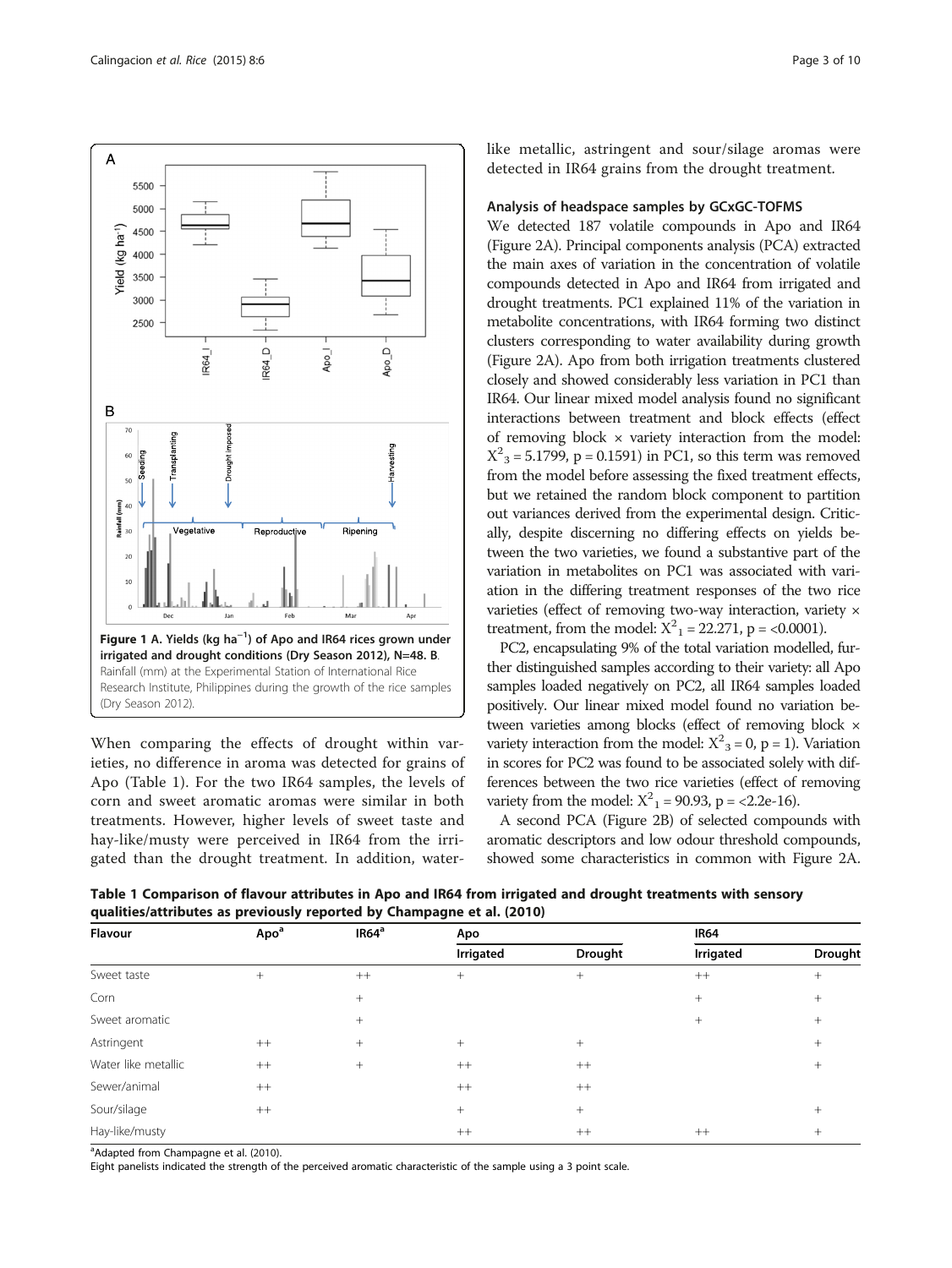PC1, explaining 17% of the total variation in low odour threshold metabolites, described broad separation of IR64 grown in irrigated conditions, with negative scores in this dimension for all samples. IR64 grown under drought conditions showed both positive and negative scores on PC1, where both Apo treatments were closely clustered with predominantly positive scores. PC2 (12.5%) allocated positive scores to the IR64 drought-treated samples, negative scores to both Apo sample groups, and widely scattered scores for IR64 grown in irrigated conditions whose mean score values were nominally negative on PC2 (Figure 2B).

Sparse Partial Least Squares-Discriminant Analysis (sPLS-DA) identified 20 compounds for each direction through the data that discriminated between treatment groups (Table [2\)](#page-4-0). The first axis discriminated samples from the IR64 irrigated treatment, the second discriminated IR64 drought samples from the two Apo treatment classes, while the third described those compounds that differed between the two treatments applied to Apo.

## **Discussion**

As climate change exerts its influence on rice-producing countries, it is essential that science delivers new

phenotyping tools to support the development and release of new varieties of rice for new and challenging environments. These new varieties must combine stress tolerance for both yield and grain quality in order to ensure consumer acceptability (Calingacion et al. [2014](#page-8-0)). The difficulty in combining both traits and then adding stress tolerance is demonstrated by the variety Apo, which has been released for drought tolerance (Espino and Cinense [2010](#page-8-0)) but its cooking and eating qualities are unacceptable, in spite having identical physico-chemical properties to IR64 and other popular varieties.

Current tools used to evaluate rice quality are not sufficiently discriminating (Calingacion et al. [2014;](#page-8-0) Daygon and Fitzgerald [2013;](#page-8-0) Fitzgerald et al. [2009\)](#page-8-0). Therefore breeding programs have used a strategy to create stress-tolerant versions of already popular varieties of rice using genetic pyramiding techniques (Mackill et al. [2012\)](#page-8-0). These 'upgraded' varieties, for example the sub1 series (Mackill et al. [2012](#page-8-0)) can be grown successfully in more challenging environments. However there is still a need to understand and control cooking and eating quality to assure these upgraded varieties continue to be accepted by consumers (Sundaram et al. [2008;](#page-9-0) Win et al. [2012;](#page-9-0) Septiningsih et al. [2009\)](#page-9-0), and to make further gains in breeding targets. As genotyping technologies develop, tools enabling genetic selection become more accessible, and simultaneously, the need to push through current yield barriers becomes more pressing. Therefore bringing new science to rice quality to identify traits that consumers value is a more purposeful pathway forward in the longer term, than simply upgrading current varieties with stress tolerant genes.

In the present study, two rice varieties, the unpopular, drought-tolerant Apo and the highly popular, droughtsusceptible IR64, were evaluated for yield and drought tolerance, sensory flavour and volatile metabolites in the grain, and finally genetic differences. Data obtained were used to (i) identify a panel of compounds that may be linked to the cooking and eating quality of the rices, (ii) determine the effect of drought stress on the compounds; and (iii) evaluate the potential of using a mapping population developed from these two varieties to enable future identification of genes that underlie the aromas emitted during cooking and consumption of the rices. The ultimate goal envisaged is that this work will lead to the identification of quantitative trait loci (QTLs) for key qualityrelated traits which will then provide new tools for breeding new, improved varieties with enhanced sensory and agronomic characteristics.

### Response to drought treatment

Drought during the reproductive stage can reduce spikelet fertility, panicle exsertion and source-sink interactions which all decrease yield (Wassmann et al. [2009](#page-9-0)).

<span id="page-3-0"></span>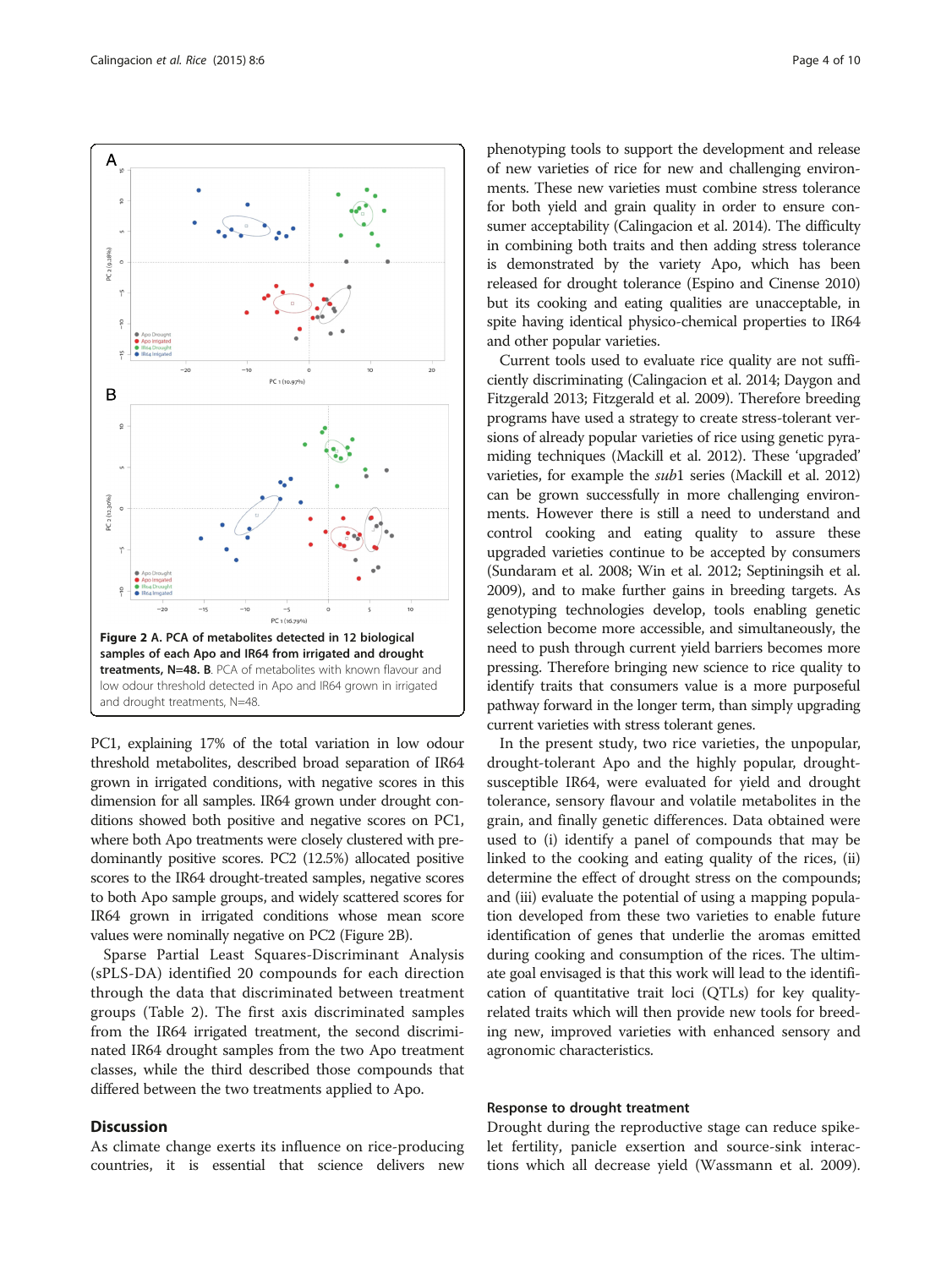| <b>First axis</b>       |          | <b>Second axis</b>             |          | <b>Third axis</b>              |          |
|-------------------------|----------|--------------------------------|----------|--------------------------------|----------|
| Compound                | Loading  | Compound                       | Loading  | Compound                       | Loading  |
| Limonene                | $-0.391$ | Methylbenzoate                 | $-0.406$ | 1,2,3,4-Tetramethyl benzene    | 0.434    |
| n-Propylbenzene         | $-0.372$ | Camphene                       | $-0.401$ | Tridecane                      | 0.425    |
| 1-Ethyl-3-methylbenzene | $-0.358$ | Benzonitrile                   | $-0.379$ | Phenethylacetate               | 0.366    |
| Indole                  | 0.338    | Tetradecane                    | 0.368    | Benzophenone                   | $-0.361$ |
| 2-Heptanone             | $-0.297$ | Phenol                         | $-0.334$ | 3-Methylbenzaldehyde           | 0.262    |
| 2-Heptenal              | $-0.249$ | IsopropyIdodecanoate           | $-0.227$ | Pentadecanoic acid             | 0.243    |
| Hexanal                 | $-0.233$ | Decanal                        | $-0.200$ | Isomethyl ionone               | 0.225    |
| 1-Hepten-3-ol           | $-0.231$ | Benzaldehyde                   | $-0.199$ | Caryophyllene                  | $-0.200$ |
| 2-Pentylfuran           | $-0.216$ | Octanal                        | $-0.194$ | Naphthalene                    | 0.199    |
| Methylstyrene           | $-0.201$ | Heptanal                       | $-0.193$ | o-Cymene                       | 0.194    |
| Ethyl octanoate         | $-0.175$ | 1-Propene-1-thiol              | 0.167    | Benzaldehyde                   | $-0.161$ |
| 2-Propylfuran           | $-0.173$ | Acetophenone                   | $-0.102$ | 1-Hexanol                      | 0.139    |
| a-Phellandrene          | $-0.168$ | 4-Hydroxy-4-methyl-2-pentanone | $-0.096$ | a-Farnesene                    | 0.122    |
| o-Cymene                | $-0.118$ | 2-Pentylfuran                  | 0.093    | 2-Methylheptane                | 0.073    |
| <b>B-Ocimene</b>        | $-0.107$ | 2-Methylheptane                | 0.091    | 2-Ethylhexanal                 | $-0.045$ |
| 2-Octenal               | $-0.071$ | Carvone                        | $-0.087$ | p-Xylene                       | $-0.041$ |
| 2-Butylfuran            | $-0.027$ | Hexanal                        | 0.065    | 4-Hydroxy-4-methyl-2-pentanone | 0.036    |
| 1,3-Dimethylbenzene     | $-0.014$ | 2,4-Hexadien-1-ol              | $-0.042$ | Undecane                       | 0.028    |
| Undecane                | $-0.009$ | Pentadecanoic acid             | $-0.009$ | Phenol                         | 0.019    |
| a-Pinene                | $-0.001$ | Indole                         | 0.007    | a-Phellandrene                 | 0.006    |

<span id="page-4-0"></span>Table 2 Discriminating compounds, of known flavour and low odour threshold, in Apo and IR64 grown in irrigated and drought treatments

These compounds have been extracted from each of the three axes of a sparse Partial Least Squares-Discriminant Analysis.

Yield can therefore be used as a proxy to measure the degree of drought tolerance (Kumar et al. [2008\)](#page-8-0). Several studies have demonstrated the drought tolerance of Apo (Venuprasad et al. [2007;](#page-9-0) Venuprasad et al. [2009](#page-9-0); Venuprasad et al. [2012](#page-9-0) and susceptibility of IR64 {Venuprasad et al. [2007](#page-9-0) #21; Kumar et al. [2008;](#page-8-0) Guan et al. [2010;](#page-8-0) Vikram et al. [2011](#page-9-0); Ghimire et al. [2012](#page-8-0); Palanog et al. [2014\)](#page-9-0). However, in our experiment, the yield of both varieties under drought was reduced, and surprisingly there was no statistical difference between the two varieties (Figure [1A](#page-2-0), Additional file [1](#page-7-0): Table S1). Furthermore, drought significantly affected the aromas and flavours of the grain of IR64, but it did not have such an effect on the grain of Apo (Figures [2A and B](#page-3-0)).

#### Sensory analysis of the grains

Consumer acceptance of a variety of rice is driven initially by the physical appearance of the grains (Fitzgerald et al. [2009\)](#page-8-0), and further cemented by, first, the cooking and second, the eating quality of rice (Cramer et al. [1993](#page-8-0)). Characteristics of cooking rice that are important to consumers are (i) the aromas generated by the processes of cooking rice, for example the sweet and floral aromas emitted when jasmine rice is cooking; (ii)

cooking time; and (iii) the appearance of the cooked rice when ready for serving and eating (Bett-Garber et al. [2012\)](#page-8-0). Eating quality describes the aroma, flavour, taste and texture of the rice in the mouth (Fitzgerald et al. [2009\)](#page-8-0). Differences in the aroma of Apo and IR64 during and after cooking are likely to explain much of the differences in consumer acceptance of the two varieties. The aroma of IR64 grains has previously been evaluated as being high in sweet taste, and low in astringent and water-like metallic attributes, whereas Apo was described as high in sewer/animal, water-like metallic, astringent and sour/silage and low in sweet taste (Champagne et al. [2010\)](#page-8-0). In that study, the rice had been grown in irrigated conditions in the same country as the rice evaluated in the present research, but 4 years earlier than this study, and in a different province. The results presented here for the samples from irrigated treatments accord well with those of the previous study. In addition, we found high levels of hay-like/musty flavours in Apo that were not previously reported by Champagne et al. ([2010](#page-8-0)). Slight differences between our results with those of previous reports may derive from the harvest and storage conditions of the samples tested, but in general, the aromatic qualities of each variety are reproducible.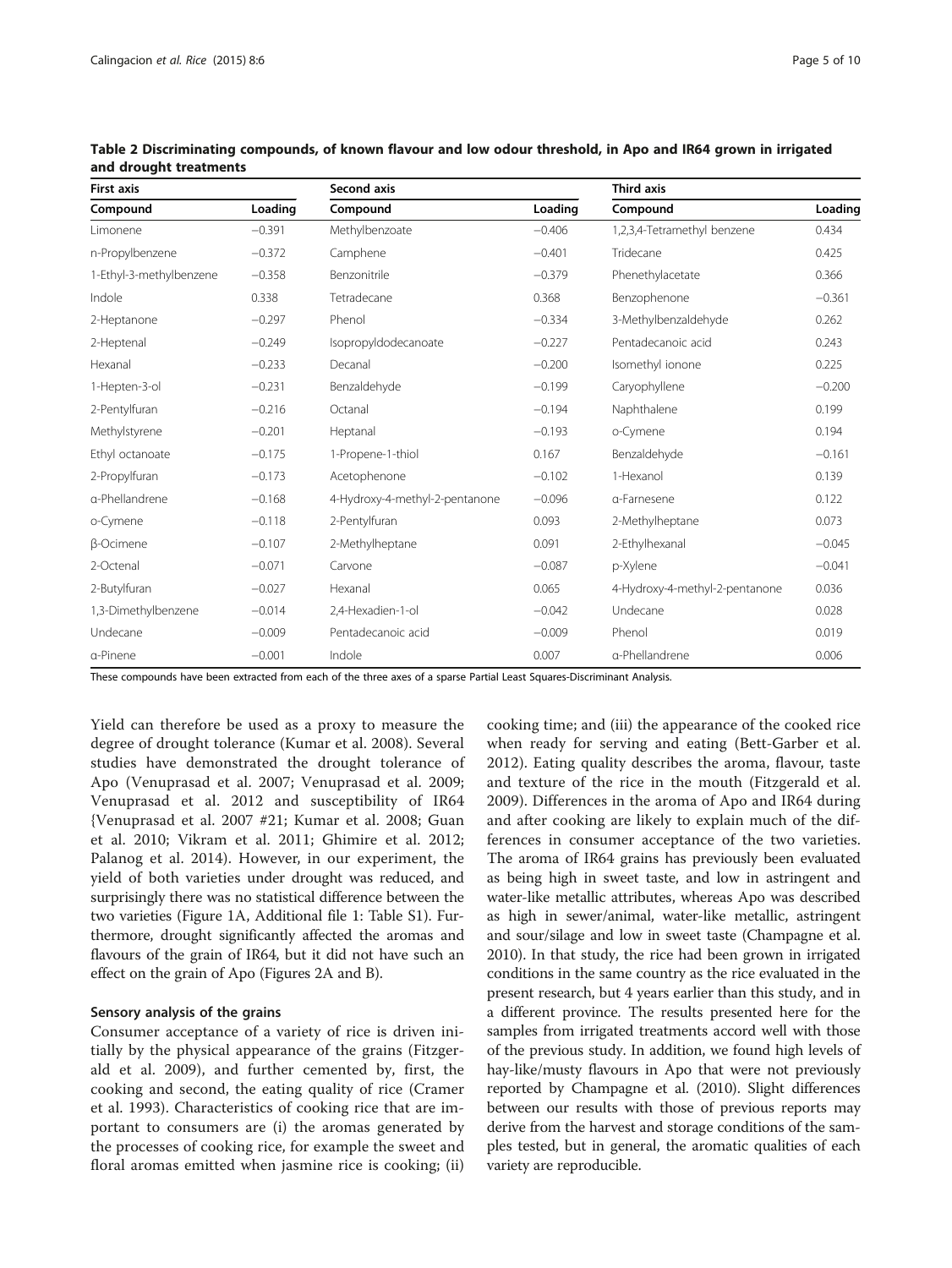Sensory analysis and the volatile profile of IR64 were both affected by the drought treatment. Biochemical changes in the grain may explain much of this, either due to changes in gene expression in the grain, or changes to the regulation of source-sink transport from the plant to the grain. In IR64 grains from the drought treatment, sweetness was decreased and a water-like metallic flavour was detected which was absent in grains from the irrigated treatment. Though we cannot demonstrate the role of the underlying metabolic processes in this study, we have linked the stress caused by drought to changes in the metabolite pattern, and therefore the flavour profile of IR64. Samples of Apo from both irrigated and drought fields were indistinguishable in their characterisation by water-like metallic, sewer/ animal, and hay-like/musty aromas at high levels. One previous study has investigated the effect of drainage on the sensory aroma of rice and the variety used in that study showed no difference in flavour/aroma compounds (Champagne et al. [2005](#page-8-0)). Our data suggest that a response to moisture stress in the metabolomic profile of the grain is variety dependent, as is often observed in crops e.g., fruit response to water stress that is cultivar dependent (Giné Bordonaba and Terry [2010](#page-8-0)). Understanding different varietal responses and determining the basis of stress response is important in developing climate-ready varieties.

## Sensory analysis correlates with volatile metabolite profiles

Our analysis has highlighted variety x treatment interactions, with IR64 grains showing greater environmental sensitivity than Apo grains. The differences in IR64, due to differences in water availability, highlight how water stress not only affects grain yield, but also the metabolites present in the grains, and we found this to be reflected in the responses of the sensory panel. By contrast, volatile metabolites present in Apo showed less variation between the water treatments, an outcome also reflected in the uniform characterisation of Apo rice by the sensory panel. The clear differences between Apo and IR64 in their volatile profiles, which are supported by the findings of the sensory panel, reinforces that metabolite profiling is indeed capable of distinguishing between varieties (Calingacion et al. [2012](#page-8-0)), providing a tool to identify and potentially quantify important compounds of rice quality.

Volatile compounds can only be considered important in rice quality if the odour threshold, which defines the lowest concentration of a given compound that humans can perceive, is low (Leonardos et al. [1969\)](#page-8-0). Of the 187 compounds detected, 65 have been putatively identified as aromatic with a low odour threshold. The PCA of this shortlist of 65 closely reflected the PCA of all 187 compounds, suggesting that much of the variation between varieties was captured with less, but more relevant data. Statistical analysis was further able to identify those flavour compounds that most discriminate between Apo and IR64. Samples of IR64 from the irrigated treatment formed a distinct cluster in the first axis, with indole as the compound most strongly correlated with that dimension (Table [2](#page-4-0)). Indole has a sweet flavour and is used at low concentrations to form synthetic sweet floral aromas (Jezussek et al. [2002](#page-8-0)), so it is a promising candidate for the sweeter taste perceived in the grains of IR64 from the irrigated treatment, and in agreement with previous reports for rice grown in France (Maraval et al. [2008](#page-8-0)).

Samples of IR64 from the drought treatment were discriminated by strong loadings of octanal and decanal, which are both described as having a low odour threshold of fruity or waxy odours (Jezussek et al. [2002;](#page-8-0) Yang et al. [2008\)](#page-9-0). Hexanal, heptanal, octanal and decanal were also present, as were their primary alcohols and several alkanes, possibly representing oxidation ladders (Monsoor et al. [2004\)](#page-8-0), with beneficial outcomes for the aromatic profile of the rice.

Sensory differences between irrigated and drought samples of IR64 identified an astringent aroma in the drought samples (Table [1\)](#page-2-0). Phenol is present in IR64 drought and Apo grains (Table [2\)](#page-4-0), and this is a compound commonly associated with astringency (Bahar and Altug [2009\)](#page-8-0). Undesirable aromas such as sewer animal and sour/silage were found in Apo alone, often/typically associated with the presence of propene thiol and ocimene (O'Neill and Phillips [1992;](#page-8-0) Loper et al. [1971](#page-8-0)), both of which were detected in Apo. Hay-like/musty offflavour aromas were most strongly detected by the sensory evaluation in drought-affected IR64 and both samples of Apo. Hexanal and heptanal could explain those aromas (Lam and Proctor [2003\)](#page-8-0). The strong similarity between the sensory data of the samples and the pattern of loadings in Figure [2B](#page-3-0) indicates that delving deeper into metabolomics to explain aroma could lead to the development of a new suite of tools to select for aromatic profiles.

Our study again shows that over a hundred volatile metabolites are present in rice (Laguerre et al. [2007](#page-8-0); Bryant and McClung [2011](#page-8-0); Mathure et al. [2014](#page-8-0)), and while only a handful may be key to characterizing and defining rice aroma (Buttery et al. [1988](#page-8-0)) (Buttery et al. [1988](#page-8-0); Jezussek et al. [2002;](#page-8-0) Yang et al. [2010;](#page-9-0) Calingacion et al. [2012\)](#page-8-0), their relative importance needs to be better understood to enable breeders to select for this trait. Little is known about the genetic basis of aroma in rice, or the inheritance patterns of key flavour compounds, aside from 2-acetyl-1-pyrroline, which is associated with the popcornlike aroma of jasmine and basmati rices (Bradbury et al. [2005;](#page-8-0) Kovach et al. [2009](#page-8-0); Chen et al. [2008\)](#page-8-0). Here we have taken substantial steps towards identifying additional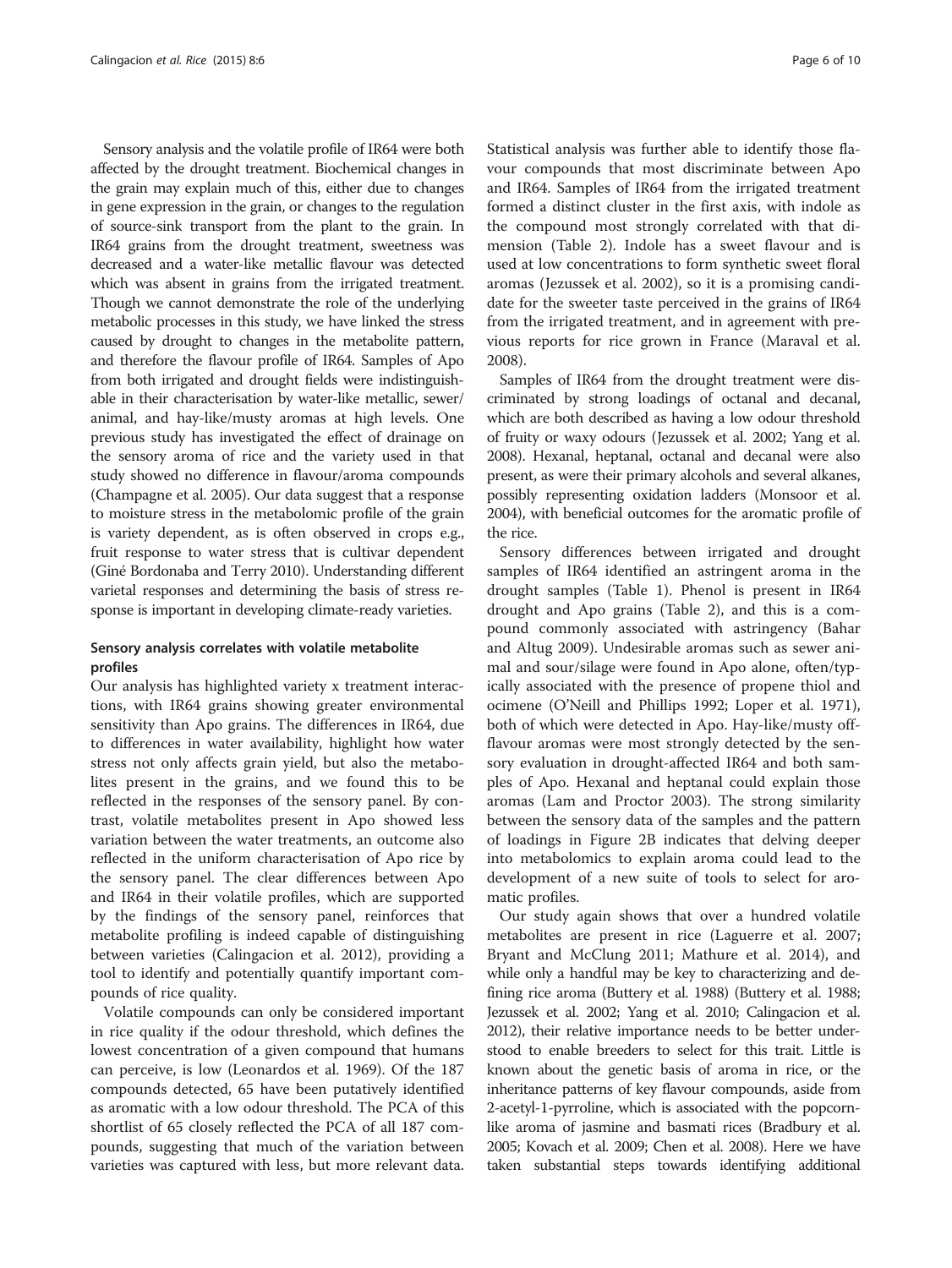specific compounds associated with favourable and unfavourable consumer responses to rice aromatic quality. With a better understanding of the flavour traits that influence rice acceptance, and identifying specific compounds that drive this acceptance, we gain the potential to take advantage of the genetic difference between Apo and IR64 (Additional file [2:](#page-7-0) Figures S1) for discovery of causative loci. Development of a mapping population between Apo and IR64 could facilitate the identification of QTLs associated with specific components of rice aroma. This work makes it possible to develop varieties that take the favourable aromatic/flavour characteristics of one variety and at the same time select for the drought tolerant traits of another.

#### Conclusions

A panel of compounds identified here that are strongly associated with the pleasant cooking and eating experience of IR64 are indole, octanal, and decanal which give sweet, fruity aromas, while Apo is identified with offflavour compounds such as propene thiol, ocimene, heptanal and hexanal which give sewer/animal, sour/silage and hay-like/musty aromas respectively. These compounds all have low odour thresholds and associate with the aromas detected by sensory analysis in this and previous studies. Identification of the genes underlying these flavour notes, requires identifying QTLs associated with the specific compounds that appear to drive consumer responses. Such QTLs will greatly improve the efficiency and precision of market-driven breeding programs.

## Methods

# Plant material

Apo and IR64 were planted at the Experimental Station of the International Rice Research Institute, Philippines in the dry season of 2012. For each variety, 100 plants, at 1 plant per hill, were planted at 15 cm within and between rows in 3 blocks under irrigated and 3 blocks under drought conditions, with 4 replicated plots in each block. Inorganic fertiliser nitrogen: phosphorus: potassium (NPK) was applied to the field before transplanting at a ratio of 40:40:40 kg ha<sup>-1</sup> (NPK), and the plants were top-dressed with urea 30 and 55 days after transplanting at a level of 30:0:0 kg ha−<sup>1</sup> . Drought stress was artificially imposed by draining the field when plants had been assessed to have achieved maximal tillering, so that water stress coincided with the reproductive stage of the plant. Irrigated plots were maintained at a water level of approximately 5 cm until harvest, at which time they were drained. Mature grains from all 100 plants were harvested to determine total yield. The grains were dried in an oven until a moisture content of 12-14% was reached and stored at 21°C storage room until analysis. Grains were dehulled (Otake FCY2 Dehusker, Oharu, Japan), polished

(test tube mill) and cryo-ground (2010SPEX SamplePrep Geno/Grinder) for 3 min at 1750 rpm. We compared yields of the four treatment classes (2 varieties  $\times$  2 treatments) in a two factor linear mixed effects model that assessed the presence of variety x treatment interactions.

#### Sensory evaluation of flour

Eight trained panelists participated in this study. Rice samples were prepared by placing rice flour (1 g) in screw capped vials and heating in a water bath at 80°C for 10 min. Rice was presented in this way to replicate the way the sample and its volatile compounds were later presented for headspace analysis by gas chromatography. Samples were presented to panelists unidentified and in randomised order. Panelists opened the lid of the vial carefully and smelt the aroma of the heated rices. Panelists then scored the intensity or absence of eight flavour notes on a 3-point intensity scale. The flavour notes considered were: sweet taste, corn, sweet aromatic, astringent, waterlike metallic, sewer/animal, sour/silage and hay-like/musty (Champagne et al. [2010\)](#page-8-0). Panelists were free to record additional aromas they detected.

# Headspace analysis using two-dimensional gas chromatography time of flight-mass spectrometry (GCxGC TOF-MS)

#### Headspace extraction

Rice flour (1 g) was placed in a sealed vial and allowed to equilibrate overnight at room temperature. The sample was then heated at 80°C for 10 min while being agitated at 500 rpm in an agitator of autosampler of GCxGC TOF-MS. Volatile compounds in the headspace (1 mL) were collected in a syringe and 1.5 mL was injected in a GCxGC TOF-MS system consisting of an Agilent 7890 gas chromatograph (Agilent Technologies, Palo Alto, CA) and Pegasus IV TOF-MS mass spectrometer (LECO, St Joseph, MI). The primary column used was RXI-5sil (29 m  $\times$ 0.25 mm id  $\times$  0.25 µm film thickness) while the secondary column was RxI-17 (1.7 m × 0.1 mm id × 0.18 μm film thickness). The secondary column was placed inside the secondary oven after the thermal modulator. The flow rate of the helium carrier gas was set to a constant flow of 1 mL min-1. The primary column was set at an initial temperature of 45°C for 1 min, then ramped at 10°C min<sup>-1</sup> to 250°C. The secondary column was programmed with an initial temperature of 60°C for 1 min which was then increased to 250°C at a rate of 10°C min−<sup>1</sup> . The thermal modulator was set at 70°C then ramped to 260°C at a rate of 10°C min−<sup>1</sup> with a 5 s modulation period. The MS mass range was 35–400 m/z with an acquisition rate of 200 spectra s−<sup>1</sup> . The ion source temperature was set at 250°C and the detector voltage was 1.5 kV with electron energy of -70 eV and the temperature of the transfer line was 280°C. Headspace of a standard mixture of known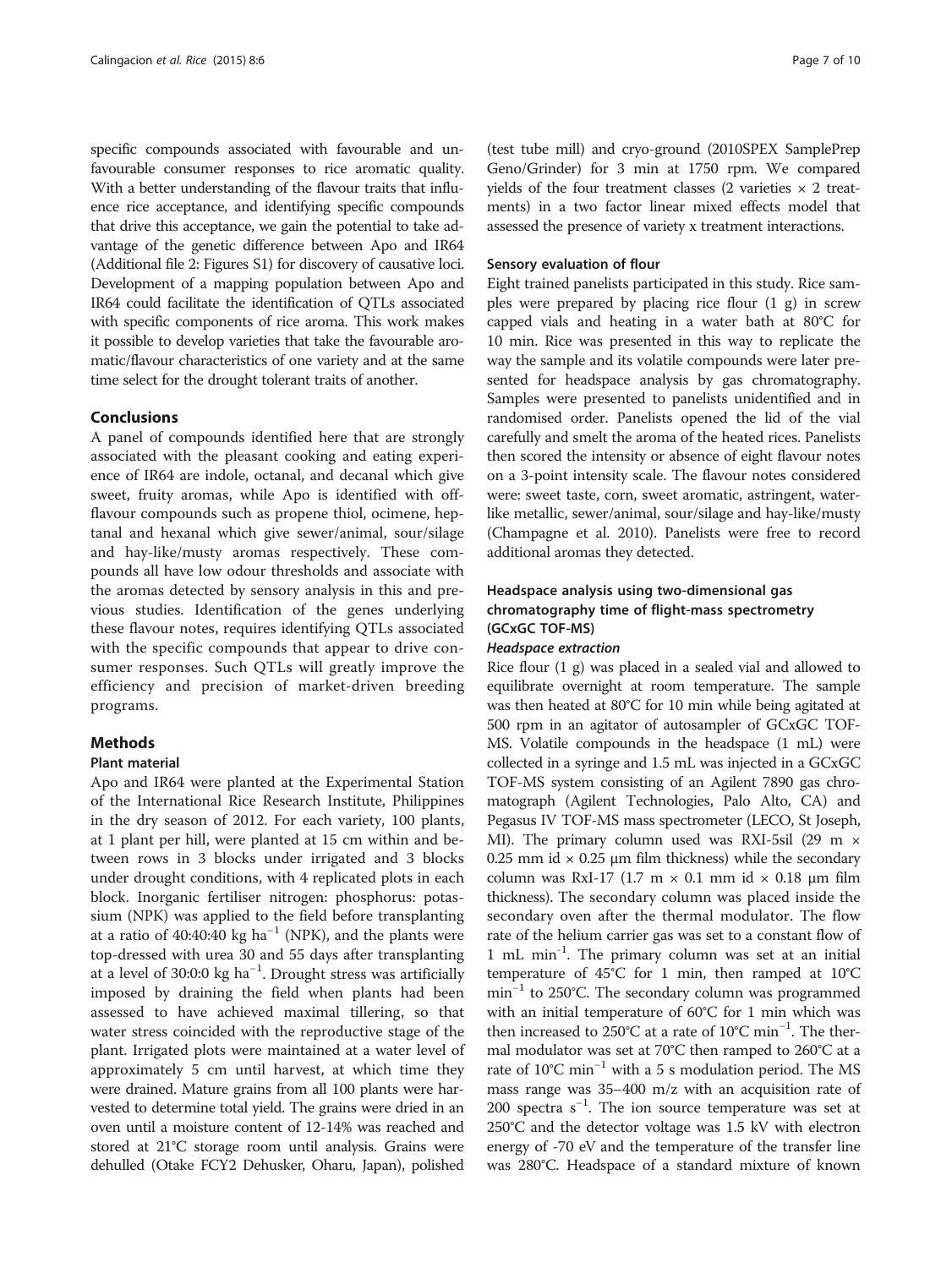<span id="page-7-0"></span>compounds (benzene, toluene, ethylbenzene, p-xylene) was also injected as a quality control sample to check if peak identification is accurate and reproducible.

### Data processing

The raw GCxGC data were processed using ChromaTOF software (version 4.5, LECO, St Joseph, MI). We used the automated peak finding and spectral deconvolution algorithm with baseline offset of 0.5 and signal to noise ratio of 6. Automated retention time alignment was also performed using the statistical comparison function in ChromaTOF. All samples were divided among the two water treatment classes, then data were aligned within and between the classes. Only the compounds that were present in more than 50% of the samples in a class were considered. Mass spectra were compared and matched against the NIST 2011 mass spectral library [\(http://www.NIST.gov](http://www.nist.gov/)).

#### Statistical analysis

All statistical analyses were done in R (RCoreTeam [2014](#page-9-0)), using a number of packages. First, we assessed treatment effects and interactions on yield, using a simple univariate model. For our multivariate data, to remedy the skew of several variables, they were first log transformed. To moderate the influence of large-scale variation among some compounds, and thereby allow smaller-scale variation in other metabolites to play a greater role in the overall characterisation of rice aromatic qualities, we Pareto scaled all data (van den Berg et al. [2006\)](#page-9-0): for each variable, data was centred on a mean of zero and the variance scaled by dividing by the square root of the standard deviation for each variable (R package: 'MetabolAnalyze', (Gift et al. [2010](#page-8-0))). We used Principal Components Analysis (PCA) (R package: 'FactoMineR', (Husson et al. [2013](#page-8-0))) to extract the first two dimensions in our data that explained the greatest amount of variation. To support our description of the treatment classes by PCA, we extracted the PC scores for the 48 individual samples on these first two dimensions, and treated these condensed descriptions of the principal variation in the data as response variables in a linear model. Since our data included experimental blocks nested within growing condition (irrigated vs. drought), in all analyses we used linear mixed effects modelling to partition out the random effects from analysis of treatment effects on the metabolic profile encapsulated in the first two principal components (R package: 'lme4', (Bates et al. [2014\)](#page-8-0)); as recommended for mixed models, we used Kenward-Rogers estimation of the denominator degrees of freedom (Saxton [2004\)](#page-9-0). We established the significance of effects in models in the usual manner (Quinn and Keough [2002](#page-9-0)): log-likelihood ratio tests compared a full model of treatment factors, and the random experimental effects, with a nested model omitting successive effects.

In the second part of the analysis, we looked more closely at a shortlist of compounds of known low odour threshold, as these have greatest influence on rice quality and consumer preference. We created a data set comprising 65 compounds of the original 187, and again explored the treatment effects on chemical composition using PCA of those compounds that are known to influence aroma.

High dimensional data, such as is generated by GCxGC MS, is typically explored using PCA; PC loadings are one method to extract which compounds show the greatest variation, and therefore may be having greatest influence in distinguishing groups. However, high dimensional data presents a challenge in discerning which variables are more important, and the criteria for acceptance or rejection of putatively important contributions can be arbitrary and less reliable when based on the, typically small, sample sizes of these methods. Here, using a method that gives greater statistical underpinning to the choice of important variables, we used sPLS-DA (R package 'mixOmics'; (Dejean et al. [2013\)](#page-8-0)), to identify those compounds likely to be most influential in discriminating between treatment effects on the two rice varieties in k-1 dimensions, i.e., three in this instance. We constrained the model to identify the 20 compounds, each with a low odour threshold, that were most influential in discriminating between the treatment groups, for each dimension in turn, extending to three dimensions, which were then extracted from the sPLS-DA model.

## Additional files

[Additional file 1: Table S1.](http://www.thericejournal.com/content/supplementary/s12284-015-0043-8-s1.docx) Log-likelihood ratio tests: effect of removing fixed effect terms for linear mixed models of yield (A), PC1 (B) and PC2 (C).

[Additional file 2: Figure S1.](http://www.thericejournal.com/content/supplementary/s12284-015-0043-8-s2.docx) Pedigree tree of (A) Apo (IRRI 132) and (B) IR64 showing no common parents in either background for three generations immediately prior to the final cross ([http://www.irri.org/tools](http://www.irri.org/tools-and-databases/international-rice-information-system)[and-databases/international-rice-information-system](http://www.irri.org/tools-and-databases/international-rice-information-system)).

#### Competing interests

The authors declare that they have no competing interest.

#### Authors' contributions

MC and LQB conducted the field and genotype experiments. MF and LF carried out the metabolite profiling. MC, RM, MF and AR analysed the data. MC, AR, RH and MF wrote the paper. All authors read and approved the final manuscript.

#### Acknowledgments

The authors thank F Salisi, R Ilagan, L Samadio and A Madrid for their assistance in conducting the field experiment and Climate Unit, Crop and Environment Sciences Division, IRRI for the weather data. MC also thanks the Monsanto Beachell-Borlaug International Scholarship Program and University of Queensland for additional funding.

#### Author details

<sup>1</sup>Grain Quality and Nutrition Centre, International Rice Research Institute, DAPO 7777, Metro Manila, Philippines. <sup>2</sup>Laboratory of Plant Physiology, Wageningen University and Research Centre, Wageningen, The Netherlands. <sup>3</sup>School of Agriculture and Food Science, University of Queensland, St Lucia,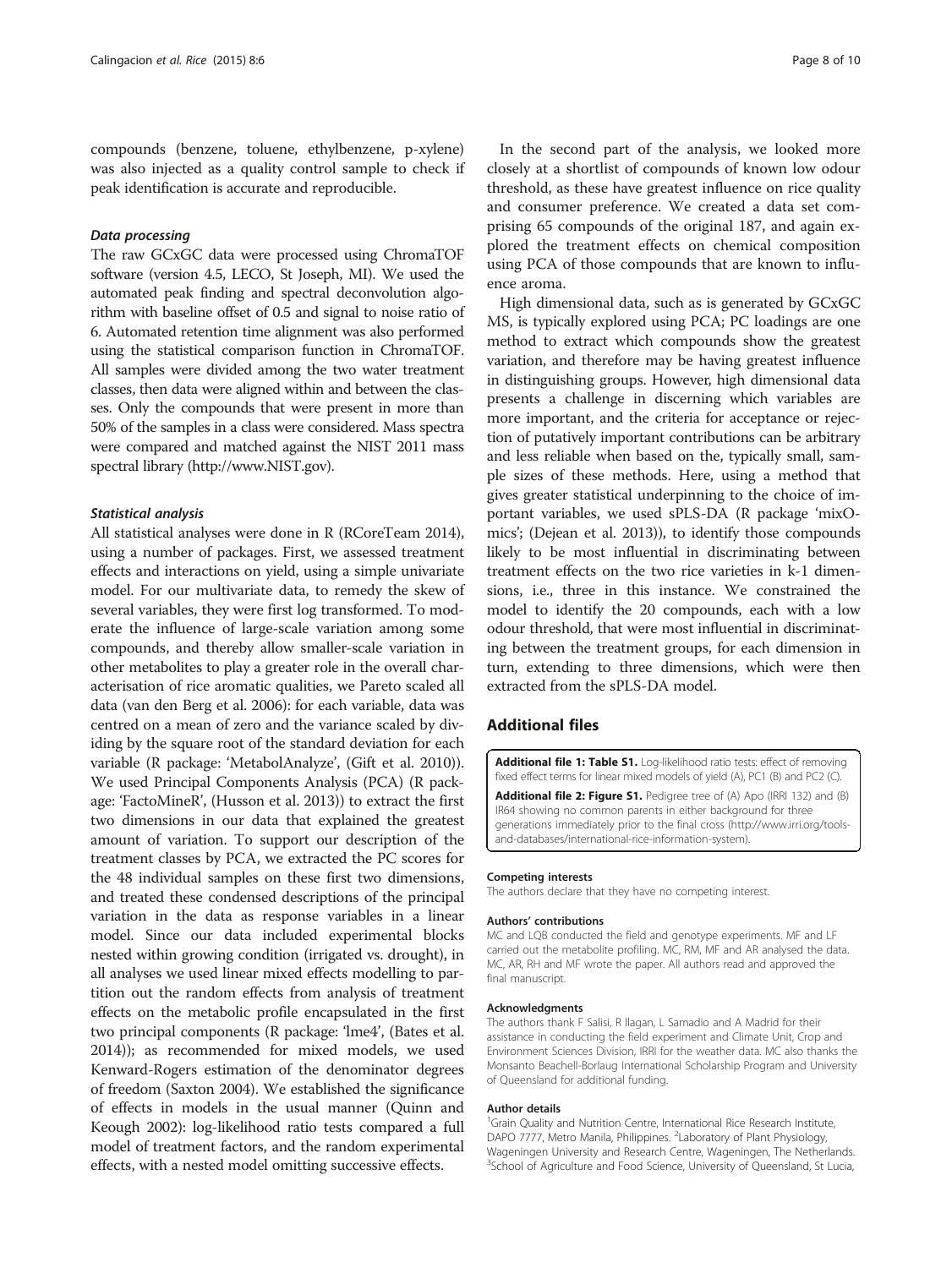<span id="page-8-0"></span>4072 Queensland, Australia. <sup>4</sup>Department of Crop Sciences, College of ACES, University of Illinois at Urbana-Champaign, Urbana, IL, USA. <sup>5</sup>BU Bioscience, Plant Research International, Wageningen University and Research Centre, Wageningen, The Netherlands.

#### Received: 12 June 2014 Accepted: 14 January 2015 Published online: 29 January 2015

#### References

- Bahar B, Altug T (2009) Flavour characterization of sumach (Rhus coriaria L.) by means of GC/MS and sensory flavour profile analysis techniques. Int J Food Prop 12(2):379–387, doi:10.1080/10942910701799249
- Bates D, Maechler M, Bolker B, Walker S (2014) lme4: Linear mixed-effects models using Eigen and S4. R package, [http://cran.r-project.org/web/packages/lme4/](http://cran.r-project.org/web/packages/lme4/index.html) [index.html](http://cran.r-project.org/web/packages/lme4/index.html)
- Bett-Garber K, Champagne E, Thomson J, Lea J (2012) Relating raw rice colour and composition to cooked rice colour. J Sci Food Agric 92(2):283–291, doi:10.1002/jsfa.4573
- Boualaphanh C, Calingacion M, Cuevas R, Jothityangkoon D, Sanitchon J, Fitzgerald M (2011) Yield and quality of traditional and improved Lao varieties of rice. Sci Asia 37(2):89–97, doi:10.2306/scienceasia1513-1874.2011.37.089
- Bradbury L, Fitzgerald T, Henry R, Jin Q, Waters D (2005) The gene for fragrance in rice. Plant Biotechnol J 3(3):363–370, doi:10.1111/j.1467-7652.2005.00131.x
- Bryant R, McClung A (2011) Volatile profiles of aromatic and non-aromatic rice cultivars using SPME/GC–MS. Food Chem 124(2):501–513, doi:10.1016/j. foodchem.2010.06.061
- Buttery R, Turnbaugh J, Ling L (1988) Contribution of volatiles to rice aroma. J Agric Food Chem 36(5):1006–1009, doi:10.1021/jf00083a025
- Calingacion M, Boualaphanh C, Daygon V, Anacleto R, Sackville Hamilton R, Biais B, Deborde C, Maucourt M, Moing A, Mumm R, de Vos R, Erban A, Kopka J, Hansen T, Laursen K, Schjoerring J, Hall R, Fitzgerald M (2012) A genomics and multi-platform metabolomics approach to identify new traits of rice quality in traditional and improved varieties. Metabolomics 8(5):771–783, doi:10.1007/s11306-011-0374-4
- Calingacion M, Laborte A, Nelson A, Resurreccion A, Concepcion J, Daygon V, Mumm R, Reinke R, Dipti S, Bassinello P, Manful J, Sophany S, Lara K, Bao J, Xie L, Loaiza K, El-hissewy A, Gayin J, Sharma N, Rajeswari S, Manonmani S, Rani N, Kota S, Indrasari S, Habibi F, Hosseini M, Tavasoli F, Suzuki K, Umemoto T, Boualaphanh C, Lee H, Hung Y, Ramli A, Aung P, Ahmad R, Wattoo J, Bandonill E, Romero M, Brites C, Hafeel R, Lur H, Cheaupun K, Jongdee S, Blanco P, Bryant R, Thi Lang N, Hall RD, Fitzgerald M (2014) Diversity of global rice markets and the science required for consumer-targeted rice breeding. PLoS One 9(1):e85106, doi:10.1371/journal.pone.0085106
- Champagne E, Bett-Garber K, Thompson J, Mutters R, Grimm C, McClung A (2005) Effects of drain and harvest dates on rice sensory and physicochemical properties. Cereal Chem 82(4):369–374
- Champagne E, Bett-Garber K, Fitzgerald M, Grimm C, Lea J, Ohtsubo K, Jongdee S, Xie L, Bassinello P, Resurreccion A, Ahmad R, Habibi F, Reinke R (2010) Important Sensory Properties Differentiating Premium Rice Varieties. Rice 3:270–281, doi:10.1007/s12284-010-9057-4
- Chen S, Yang Y, Shi W, Ji Q, He F, Zhang Z, Cheng Z, Liu X, Xu M (2008) Badh2, encoding betaine aldehyde dehydrogenase, inhibits the biosynthesis of 2-acetyl-1-pyrroline, a major component in rice fragrance. Plant Cell 20 (7):1850–1861, doi:10.1105/tpc.108.058917
- Cramer G, Wailes E, Shui S (1993) Impacts of liberalizing trade in the world rice market. Am J Agric Econ 75(1):219–226, doi:10.2307/1242970
- Daygon V, Fitzgerald M (2013) Application of metabolomics for providing a new generation of selection tools for crop improvement. In: Hot Topics in Metabolomics: Food and Nutrition. Future Science Book Series. Future Science Ltd, pp 6–16. doi:10.4155/ebo.13.458
- Dejean S, Gonzalez I, Le Cao K, Monget P, Coquery J, Yao F, Liquet B, Rohart F (2013) mixOmics: Omics data integration project. R package
- Espino A, Cinense M (2010) Water management and mulching on rice production under aerobic condition. Philippine Agric Mechanisation J 17(1):1–10
- Fanzo J, Pronyk P (2011) A review of global progress toward the Millennium Development Goal 1 Hunger Target. Food Nutr Bull 32(2):144–158
- Fitzgerald M, McCouch S, Hall R (2009) Not just a grain of rice: the quest for quality. Trends Plant Sci 14(3):133–139
- Ghimire K, Quiatchon L, Vikram P, Swamy B, Dixit S, Ahmed H, Hernandez J, Borromeo T, Kumar A (2012) Identification and mapping of a QTL (qDTY1.1)

with a consistent effect on grain yield under drought. Field Crop Res 131:88–96, doi:10.1016/j.fcr.2012.02.028

- Gift N, Gormley I, Brennan L, team tRC (2010) MetabolAnalyze: probabilistic principal components analysis for metabolomic data. R package, 1.3 edn., <http://www.cran.r-project.org/web/packages/MetabolAnalyze/index.html>
- Giné Bordonaba J, Terry L (2010) Manipulating the taste-related composition of strawberry fruits (Fragaria x ananassa) from different cultivars using deficit irrigation. Food Chem 122(4):1020–1026
- Goodman D, Robison R (2013) Economic development, social status and political consciousness. The new rich in Asia. Routledge, New York
- Guan Y, Serraj R, Liu S, Xu J, Ali J, Wang W, Venus E, Zhu L, Li Z (2010) Simultaneously improving yield under drought stress and non-stress conditions: A case study of rice (Oryza sativa L.). J Exp Bot 61(15):4145–4156
- Hall R, Brouwer I, Fitzgerald M (2008) Plant metabolomics and its potential application for human nutrition. Physiol Plant 132(2):162–175, doi:10.1111/ j.1399-3054.2007.00989.x
- Husson F, Josse J, Le S, Mazet J (2013) FactoMineR: Multivariate exploratory data analysis and data mining with R. R package, [http://cran.r-project.org/web/](http://cran.r-project.org/web/packages/FactoMineR/index.html) [packages/FactoMineR/index.html](http://cran.r-project.org/web/packages/FactoMineR/index.html)
- IPCC (2014) IPCC Fifth Assessment Report: Working Group II Report 'Impacts, adaptation and vulnerability'
- Jezussek M, Juliano B, Schieberle P (2002) Comparison of key aroma compounds in cooked brown rice varieties based on aroma extract dilution analyses (Journal of Agricultural and Food Chemistry). J Agric Food Chem 50(5):1101–1105, doi:10.1021/jf0108720
- Kharas H, Gertz G (eds) (2010) The New Global Middle Class: A Crossover from West to East. China's Emerging Middle Class: Beyond Economic Transformation. Brookings Institution Press, Washington DC, USA.
- Knutson T, Tuleya R (2004) Impact of CO2-induced warming on simulated hurricane intensity and precipitation: Sensitivity to the choice of climate model and convective parameterization. J Climate 17(18):3477–3495
- Kovach M, Calingacion M, Fitzgerald M, McCouch S (2009) The origin and evolution of fragrance in rice (Oryza sativa L.). Proc Natl Acad Sci 106(34):14444–14449, doi:10.1073/pnas.0904077106
- Kumar A, Bernier J, Verulkar S, Lafitte H, Atlin G (2008) Breeding for drought tolerance: Direct selection for yield, response to selection and use of drought-tolerant donors in upland and lowland-adapted populations. Field Crop Res 107(3):221–231, doi:10.1016/j.fcr.2008.02.007
- Kumar A, Dixit S, Ram T, Yadaw R, Mishra K, Mandal N (2014) Breeding high-yielding drought-tolerant rice: genetic variations and conventional and molecular approaches. Journal of Experimental Botany:1–14. doi:10.1093/jxb/eru363
- Laguerre M, Mestres C, Davrieux F, Ringuet J, Boulanger R (2007) Rapid discrimination of scented rice by solid-phase microextraction, mass spectrometry, and multivariate analysis used as a mass sensor. J Agric Food Chem 55(4):1077–1083, doi:10.1021/jf0623992
- Lam H, Proctor A (2003) Milled rice oxidation volatiles and odor development. J Food Sci 68(9):2676–2681, doi:10.1111/j.1365-2621.2003.tb05788.x
- Leonardos G, Kendall D, Barnard N (1969) Odor threshold determinations of 53 odorant chemicals. J Air Pollut Control Assoc 19(2):91–95, doi:10.1080/ 00022470.1969.10466465
- Loper G, Flath R, Webster J (1971) Identification of Ocimene in Alfalfa Flower Aroma by Combined GC-Mass Spectrometry1. Crop Sci 11(1):61–63, doi:10.2135/cropsci1971.0011183X001100010020x
- Mackill D, Ismail A, Singh U, Labios R, Paris T, Donald L (2012) Chapter 6 Development and rapid adoption of submergence-tolerant (Sub1) rice varieties. In: Advances in Agronomy, vol 115. Academic Press, pp 299–352. doi:10.1016/B978-0-12- 394276-0.00006-8
- Maraval I, Mestres C, Pernin K, Ribeyre F, Boulanger R, Guichard E, Gunata Z (2008) Odor-active compounds in cooked rice cultivars from Camargue (France) analyzed by GC − O and GC − MS (Journal of Agricultural and Food Chemistry). J Agric Food Chem 56(13):5291–5298, doi:10.1021/ jf7037373
- Mathure S, Jawali N, Thengane R, Nadaf A (2014) Comparative quantitative analysis of headspace volatiles and their association with BADH2 marker in non-basmati scented, basmati and non-scented rice (Oryza sativa L.) cultivars of India. Food Chem 142:383–391, doi:10.1016/j.foodchem.2013.07.066
- Monsoor M, Proctor A, Siebenmorgen T (2004) Surface lipid and free fatty acids (FFA) content of head and broken rice produced by milling after different drying treatments. Cereal Chem 81(6):705–709
- O'Neill D, Phillips V (1992) A review of the control of odour nuisance from livestock buildings: Part 3, properties of the odorous substances which have